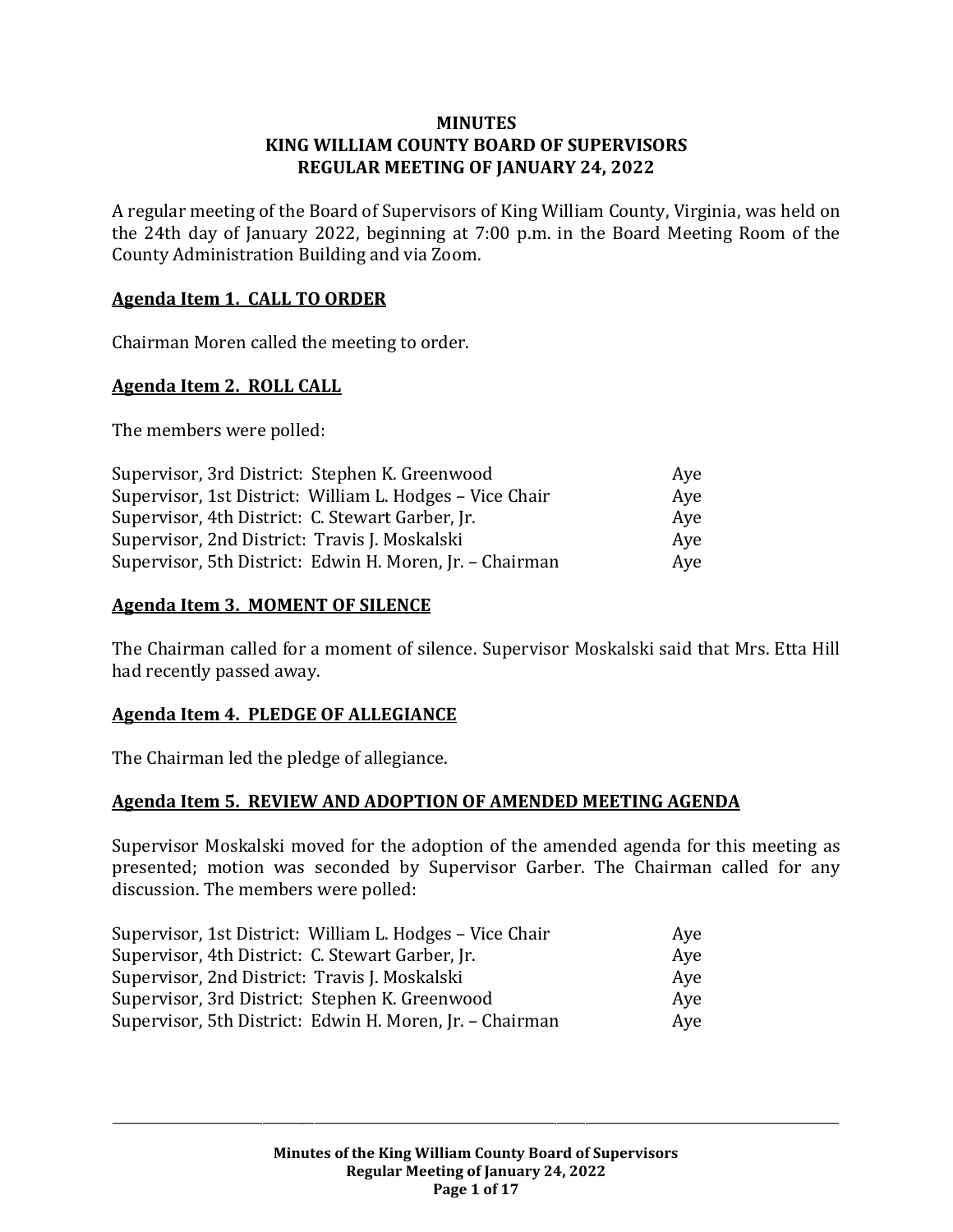## **Agenda Item 6. PRESENTATIONS**

#### **6.a. Honoring the 2021 King William County William High School Football Team**

The Chairman asked the Board members to assemble in front of the dais. County Administrator, Percy Ashcraft, welcomed the Cavaliers football team, coaching staff, and cheerleaders as the entered the Board Room. All present were assembled and photos were taken. Supervisor Moskalski, a member of the last Cavaliers' championship team in 2000, read the Resolution while Chairman Moren presented a framed copy to head coach, Scott Moore.

#### **RESOLUTION 22-08 HONORING THE KING WILLIAM HIGH SCHOOL CAVALIERS FOOTBALL TEAM ON WINNING THE VIRGINIA HIGH SCHOOL LEAGUE (VHSL) CLASS 2 STATE CHAMPIONSHIP TITLE**

**WHEREAS**, the King William County Board of Supervisors commends exceptional athletic achievement and gives special honor and commendation to those athletic teams who pursue such excellence that they become examples for the youth of this County; and

**WHEREAS**, the King William High School Cavaliers football team achieved such excellence on December 11, 2021, when they defeated Graham High School 48-21 to win the 2021 VHSL Class 2 State Championship at Salem City Stadium in Salem, Virginia thereby earning their first State Championship Title since 2000; and

**WHEREAS**, each member of the King William High School football team is an excellent young athlete, and together, they have demonstrated remarkable energy, enthusiasm, and dedication in the pursuit of their goals; and

**WHEREAS**, the Cavaliers' outstanding success is due largely to the guidance of their coach, Scott Moore, and his coaching staff. In leading the team to victory, Coach Moore not only helped his players develop their talents to the fullest, but also instilled in them a valuable sense of determination, discipline, hard work, perseverance, and camaraderie; and

**WHEREAS**, the Board also recognizes the valuable contributions to the team's overall success made by the King William High School Cheerleading Squad as well as by staff, students, parents, and the King William County community as a whole; and

**WHEREAS**, in an educational system that seeks to teach the future leaders of our County, State, and Nation the fundamentals of self-reliance and the rewards of individual and group effort, athletic competition has become a valuable tool. Through their participation in sports, the members of the King William High School Cavaliers football team have learned lessons of good sportsmanship that will undoubtedly be of great benefit to them throughout their lives;

**NOW, THEREFORE, BE IT RESOLVED** that the members of the King William County Board of Supervisors, both individually and collectively, hereby commend and congratulate the King William High School Cavaliers football team upon its 2021 VHSL Class 2 State Championship triumph and congratulate each member of the team, Head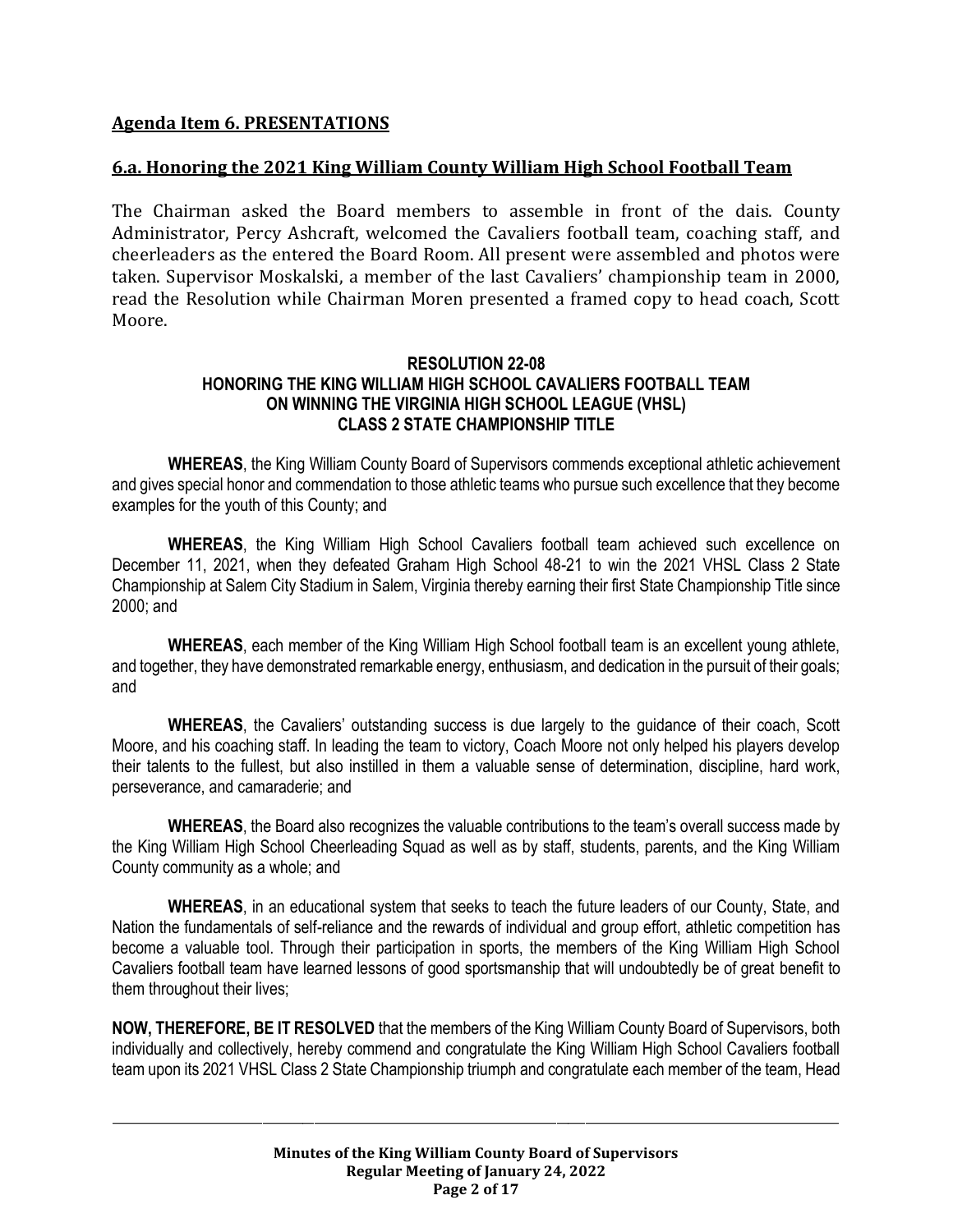Coach Scott Moore and his staff, Principal Corey M. McConville, and the entire King William High School community; and

**BE IT FURTHER RESOLVED** that a copy of this Resolution expressing the sense of this Board of Supervisors shall be conveyed to King William High School and shall be spread upon the meeting minutes of said Board of Supervisors.

**DONE** this 24th day of January, 2022.

## **Agenda Item 7. PUBLIC COMMENT**

No one registered to speak via Zoom by noon on the day of this Public Comment period.

Sibyl Rose of District 2 provided the Board with a copy of a map of her property. She said her neighbor has located his dog kennel 12" from her right-of-way/driveway. She said he got around the kennel ordinance by having 4 dogs rather than the 5 the ordinance mentions. She said she hears the dogs barking all the time and is bothered by the smell. Animal Control has gone out about the noise ordinance; however, her neighbor is now exempt from it due to the new kennel zoning ordinance. Her neighbor now has two kennels and has put them 50 ft. from her property line rather than 150 ft. She asked the Board to reconsider the set back in the new zoning ordinance and change it to at least 100 ft. Supervisor Moskalski asked Ms. Rose if she has talked with her neighbor. She said she has talked to him many times and he says the County allows it. Supervisor Moskalski said he would speak further with Ms. Rose regarding the issue.

There being no further speakers, the Chairman closed the Public Comment period.

## **Agenda Item 8. CONSENT AGENDA**

Consent Agenda items included:

- a. Approval of Minutes:
	- i. Draft Minutes of the December 27, 2021 Regular Meeting
	- ii. Draft Minutes of the January 10, 2022 Organizational and Work Session Meeting
- b. Approval of Payment of Bills December 2021
- c. **Resolution 22-08** Honoring the King William County High School Football Team (presented above)
- d. **Resolution 22-09** Honoring Reverend Wilbert D. Talley on the Occasion of His 50 Years of Pastoral Service to Third Union Baptist Church

Supervisor Moskalski moved for approval of the Consent Agenda; motion was seconded by Vice Chair Hodges. The Chairman called for any discussion. The members were polled: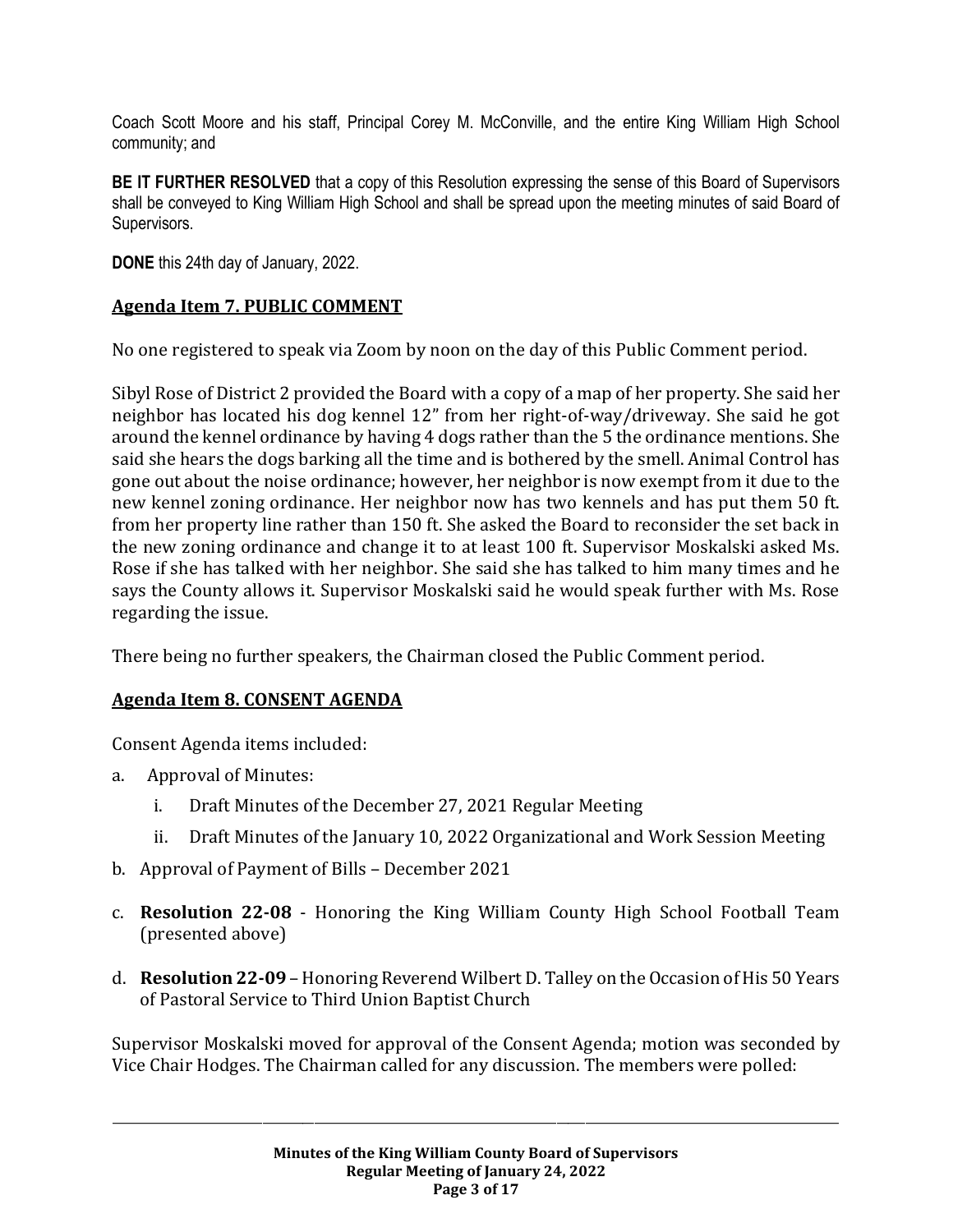| Supervisor, 4th District: C. Stewart Garber, Jr.         | Aye |
|----------------------------------------------------------|-----|
| Supervisor, 2nd District: Travis J. Moskalski            | Aye |
| Supervisor, 3rd District: Stephen K. Greenwood           | Aye |
| Supervisor, 1st District: William L. Hodges - Vice Chair | Aye |
| Supervisor, 5th District: Edwin H. Moren, Jr. - Chairman | Aye |

#### **RESOLUTION 22-09**

#### **HONORING REVEREND WILBERT D. TALLEY ON THE OCCASION OF HIS 50 YEARS OF PASTORAL SERVICE TO THIRD UNION BAPTIST CHURCH**

**WHEREAS**, the Reverend Wilbert D. Talley has provided exceptional pastoral services to Third Union Baptist Church in King William, Virginia for fifty years, serving there from April 1972 to present, during which time he oversaw the completion and occupancy of Third Union's new sanctuary in 1994; and

**WHEREAS**, Reverend Tally's credentials include a BA in Sociology from Virginia Union University in 1966, a Master of Divinity from the School of Religion at Howard University in Washington, DC in 1969, continued graduate study in Sociology at Virginia Commonwealth University and the University of Virginia, and a Doctor of Divinity degree awarded by the Infinity Bible Seminary of Richmond in recognition of his pastoral leadership and for providing training in Church Leadership Development; and

**WHEREAS**, a choir was formed and named in his honor, The W. D. Talley Singers, and the church's fellowship hall has recently been named in his honor; and

**WHEREAS**, Rev. Talley has served his community as Moderator of the Pamunkey Baptist Association, a member of King William Emergency Ministries and the Community of Churches Baccalaureate Committee, a volunteer with the King William Public School's Gentlemen Club Program, Chair of the King William Fatherhood Program Steering Committee, Primary Instructor for the Deacon's Conference of King William and Vicinity, Chair of the Pamunkey Community Empowerment Center Board of Directors, and member of the Baptist General Convention of Virginia; and

**WHEREAS**, Rev. Talley enjoyed a professional relationship with Virginia Union University for 35 years from 1969 to 2004, most recently serving as the University Pastor and Assistant Professor in Sociology, and previously serving as Vice President for Student Affairs, Assistant to the President, Assistant to the Dean of the School of Theology, Athletic Director, and a member of the sociology faculty; and

**WHEREAS**, Rev. Talley has been an active and responsive leader in Virginia with a particular passion for adoption and was a founding member and current president of Virginia One Church, One Child Adoption Program (VAOCOC) who awarded him the Humanitarian of the Millennium Award in 2005; and

**WHEREAS**, Rev. Talley was honored with the Lifetime Achievement Award from the Urban League of Greater Richmond in 2005, is a past recipient of the Shining Star Award from the Northern Virginia Urban League, and received a Joint Resolution from the Commonwealth of Virginia General Assembly in recognition of and commending him for his service and commitment to finding loving and nurturing homes for minority children;

**NOW, THEREFORE, BE IT RESOLVED** by the Board of Supervisors of King William County, Virginia that, in recognition of the foregoing, the Board does hereby commit to record this Resolution in honor of Reverend Wilbert D. Talley on the occasion of his fifty years of service to Third Union Baptist Church and so orders the Clerk of the Board to present a copy of same to Rev. Talley as an expression of the Board's appreciation of a life well-lived in service to King William County and the Commonwealth of Virginia.

**DONE** the 24th day of January, 2022.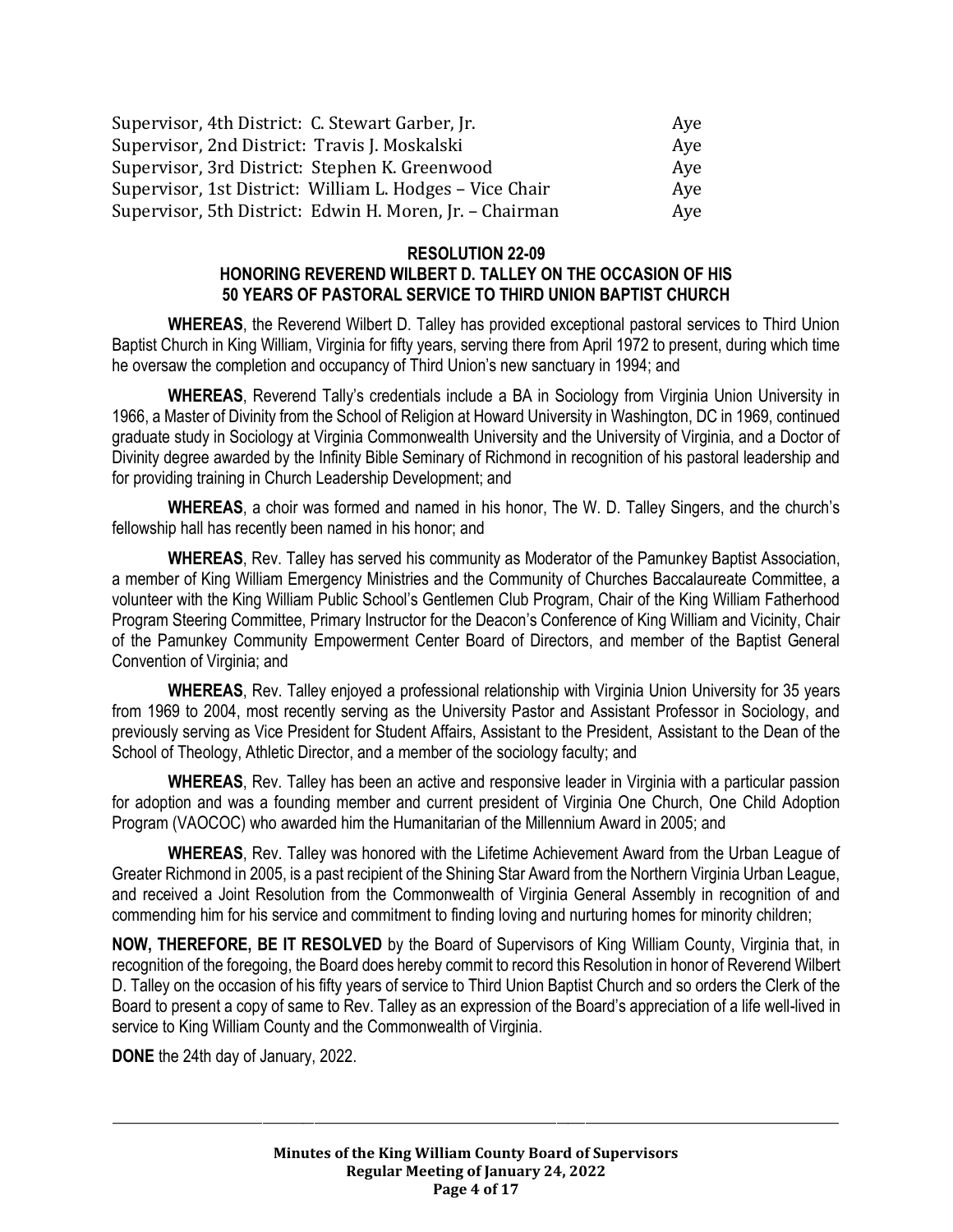## **Agenda Item 9. PUBLIC HEARING**

## **9.a. Ordinance 01-22 – Approving Proffer Amendment 01-2022: McCauley Park LLC – Sherry Graham, Director of Planning**

County Attorney, Andrew McRoberts, pointed out that this Public Hearing must first be held by the Planning Commission before coming to the Board of Supervisors.

Vice Chair Hodges made a motion to table Ordinance 01-22 until it could be heard by the Planning Commission. Supervisor Garber seconded the motion. The Chairman called for any discussion. The members were polled:

| Supervisor, 2nd District: Travis J. Moskalski            | Aye |
|----------------------------------------------------------|-----|
| Supervisor, 3rd District: Stephen K. Greenwood           | Aye |
| Supervisor, 1st District: William L. Hodges - Vice Chair | Ave |
| Supervisor, 4th District: C. Stewart Garber, Jr.         | Aye |
| Supervisor, 5th District: Edwin H. Moren, Jr. - Chairman | Aye |

Ordinance 01-22 was tabled.

## **Agenda Item 10. NEW BUSINESS**

## **10.a. Real Estate Assessment – Karena L. Funkhouser, Commissioner of Revenue**

Commissioner Funkhouser said she received requests last year for copies of the 2021 Land Books from national companies like Zillow and charged \$55 to email or provide a download link, which is how it had been done in the past. Other CORs said they charged a fee or posted the Land Books on their website for download. The 2019, 2020, and 2021 Land Book PDFs are now available for download from the King William website. The Commissioner sought the Board's guidance on whether she could charge a fee and how much for anyone requesting copies of the Land Books in different formats. She also asked if an ordinance would be necessary to charge a fee.

On January 4, 2022, the Commissioner's Office received a request by a realtor for the property cards for 42 parcels valued at \$2.9 million owned by the City of Newport News. Commissioner Funkhouser asked the realtor why two parcels (38-79 and 38-79A) assessed at \$821,800 were not included on her list. She replied that these parcels may already be under contract. If \$3.7 million worth of real estate is added back to the tax rolls, real estate tax revenue would increase by \$32K per year.

Problems with Edmunds persist including issues with DMV downloads. On January 14, 2022, Commissioner Funkhouser received an email from Bryan Adams with Edmunds stating others had complained about the DMV download issues and it may or may not be fixed. In response to the negative publicity in the Tidewater Review, Bob Edmunds, the owner of the company, scheduled a conference call with the County Administrator and others last Friday.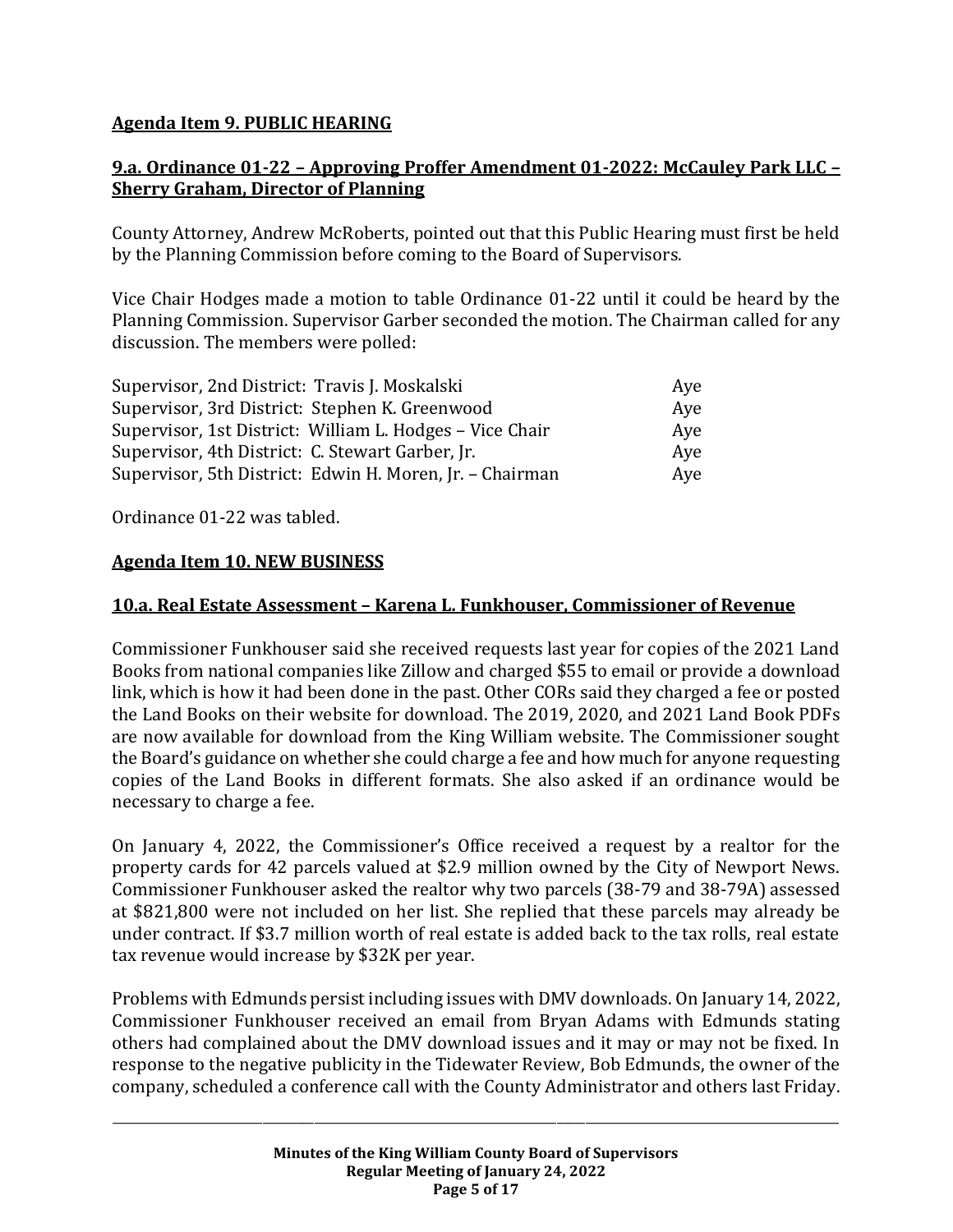The DMV download problem was brought to his attention, but there was no promise to fix the problem. Commissioner Funkhouser said she now has seven months of DMV downloads to manually enter plus the year-end download. If she had known four months ago that Edmunds would not fix the problem, her office could have been working on entering the data.

She is also unable to produce a 2022 Land Book. In the last Vision to Edmunds export, newly created parcels were still not being created in Edmunds and the assessed value for 3 out of 11 new dwellings did not transfer correctly. Bright refused to help extract assessment data from our server and she has no solution on correcting the values in Vision so the 2022 Land Book can be created.

Supervisor Garber asked if Systems Engineer, Travis Wolfe, is able to extract the data. Commissioner Funkhouser said she has not been told that he is.

Mr. Ashcraft said the conference call with Mr. Edmunds was positive and the owner understands the County's sense of urgency. He said Mr. Wolfe does all he can with the knowledge he has and then goes to Edmunds when he can go no further. He said the conference call was a good opportunity to get the vendor to understand the County's needs and staff's need to get more comfortable using their product. Regarding charging for Land Book reports, he said he is not sure.

Commissioner Funkhouser said she doesn't feel she should put in the time to run reports for outside groups if the County is not compensated for that time by the requestor.

Chairman Moren asked Commissioner Funkhouser to provide monthly updates so the Board can know if things are moving forward with the Edmunds issues. He asked if Bright's refusal to help has to do with money. Steve Hudgins, Deputy County Administrator, said Bright will not help because the County is no longer their client.

Supervisor Greenwood asked if we could get Bright back and how much it would cost.

Supervisor Moskalski said he'd like Mr. Edmunds to come and speak with the Board. He said the Board had no input or responsibility for choosing Edmunds, nor did current staff. He said the Board doesn't know anything about what was promised and he feels the vendor should be held accountable for delivering what was promised.

Commissioner Funkhouser said not being able to print the Land Book also meant Real Estate tax bills can't be created and that accounts for 46% of the County's revenue.

Vice Chair Hodges asked if we are the only ones having problems with the DMV download. Commissioner Funkhouser said others she has checked with are doing double-entry and some do not assess personal property tax so it doesn't affect them. She said if her office had known they needed to do double-entry, they would have been doing it all along.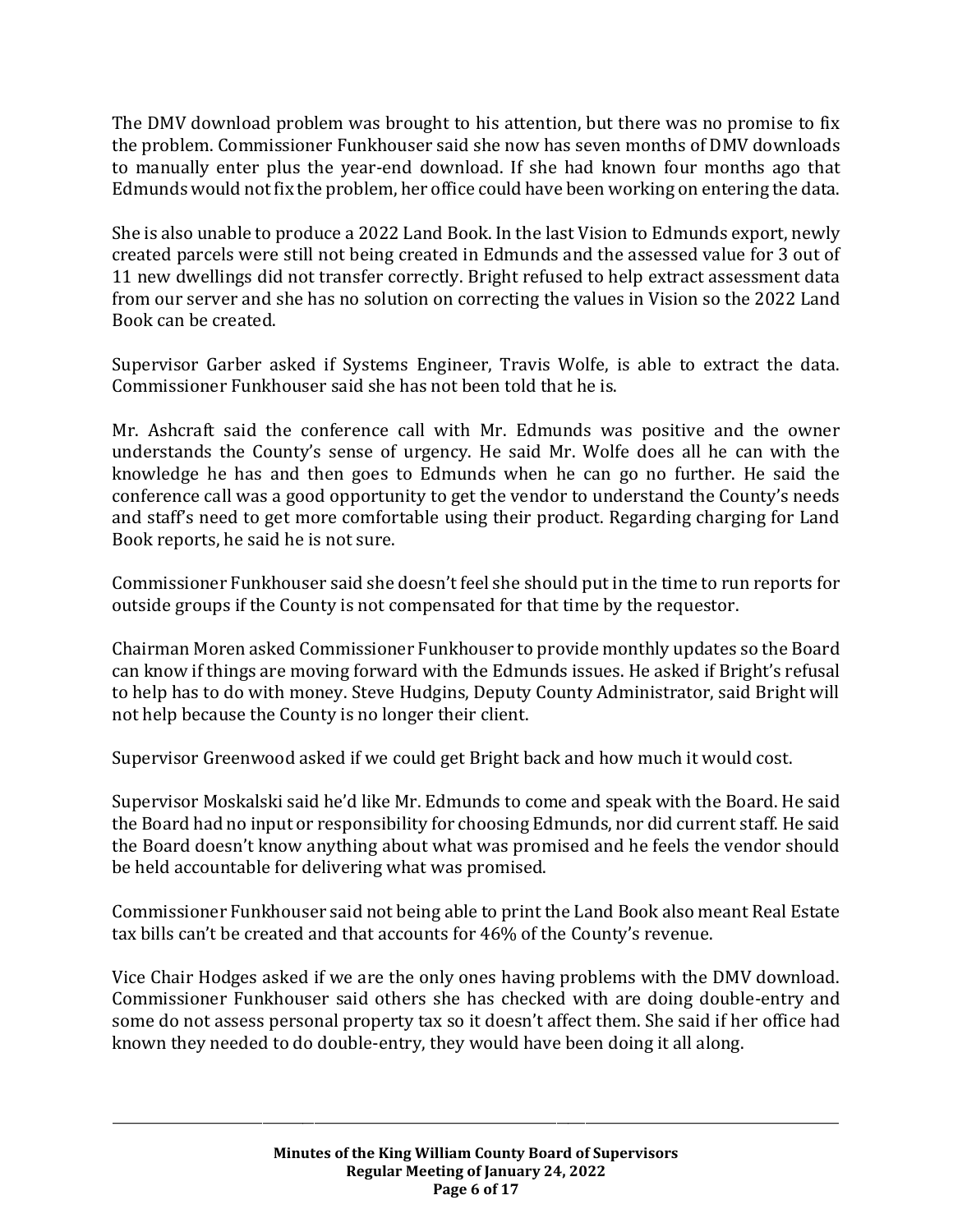At the time the software choice was being made, Supervisor Garber said the previous Commissioner and Treasurer both told him Essex County and others were using Edmunds. Now Commissioner Funkhouser is saying Essex just started using it last October. He asked if Edmunds is contractually obligated to resolve the issues. Mr. Hudgins said they are long past any contractual obligations.

Vice Chair Hodges asked what counties are using Edmunds and assess personal property. Commissioner Funkhouser said possibly Essex County. Vice Chair Hodges said we need to know if this is our problem or do others have the same problem.

Chairman Moren asked if entry can be done manually. Commissioner Funkhouser said yes but they are now seven months behind.

Supervisor Garber asked if Essex is double entering. Commissioner Funkhouser said for land, they enter twice, once in Vision and again in Edmunds. She said they've always been doing this so they are not behind like she is.

Supervisor Greenwood said the Board was told the change to Edmunds was needed because Bright was going under however, now it appears they are not.

Commissioner Funkhouser said the problem is with the data conversion between Bright and Edmunds.

Supervisor Moskalski said the Board needs to have a meeting here with Mr. Edmunds and discuss:

- 1 what other counties use Edmunds
- 2 what other counties are having problems
- 3 what solutions are they offering and when will they be implemented
- 4 what alternatives exist if Edmunds will not fix our problems

Vice Chair Hodges asked what other departments in the County use Edmunds. Commissioner Funkhouser said almost everyone - COR, Treasurer, Building, Finance, and more.

Supervisor Garber said the former COR and Treasurer told him Edmunds was ideal for finance but there would be problems in their offices. Supervisor Moskalski said he did not see how they had the knowledge to make that statement since they had never used the product.

Mr. Ashcraft will arrange a date for a Special Called Meeting with Mr. Edmunds.

Natasha Joranlien, Director of Financial Services, asked the Board if they had any questions for her regarding Edmunds before she proceeded with the next agenda item.

Chairman Moren asked if Edmunds was working for the Finance Department. Ms. Joranlien said yes. She said Stacie Longest with the School Board also uses Edmunds and they are only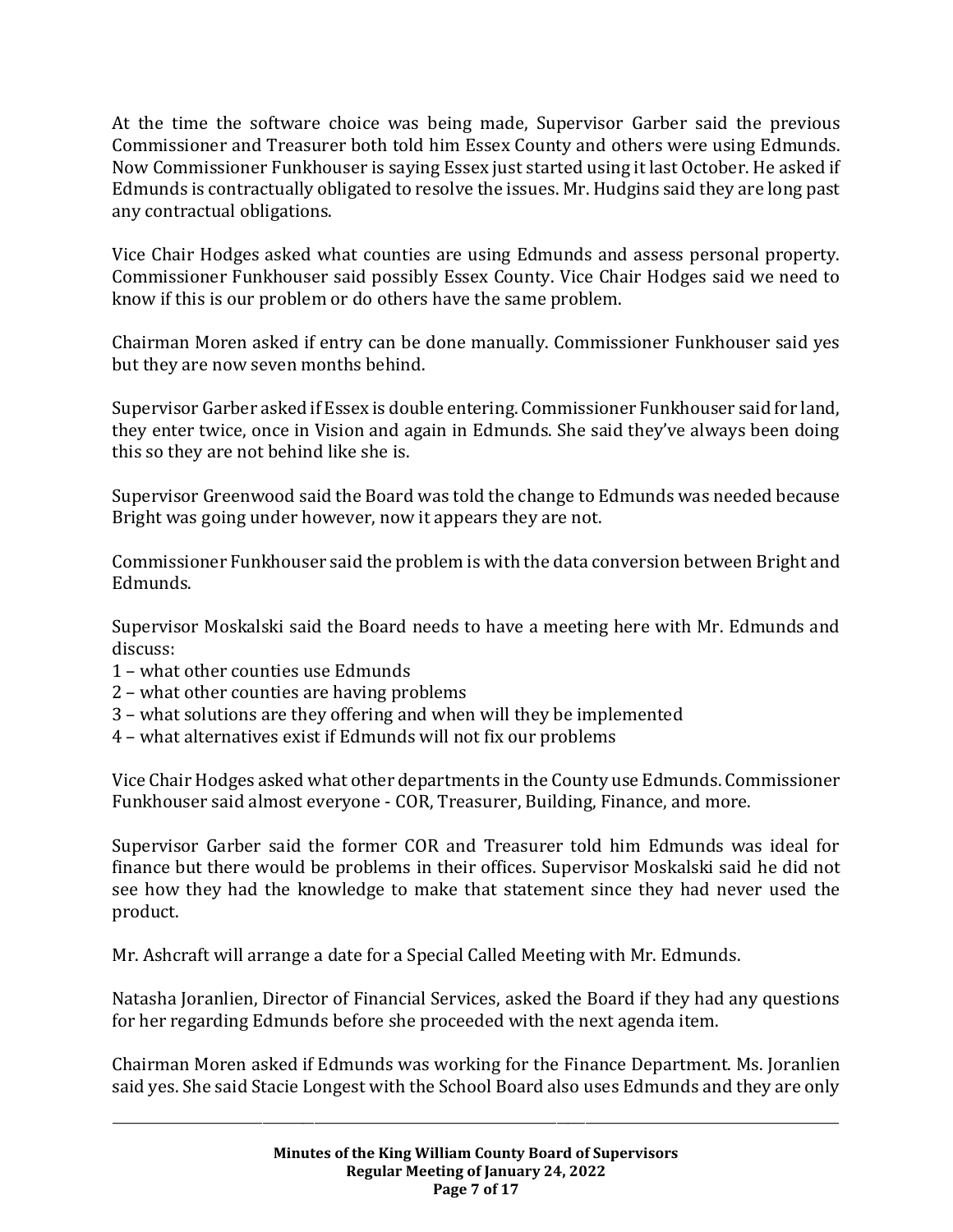the second School system in Virginia to transition to Edmunds. Ms. Longest has reported that things went well for them and they worked through any problems with Edmunds as they arose.

Ms. Joranlien said the current COR and Treasurer were not part of the business process meetings and couldn't have known how the old systems would work with the new one.

Supervisor Moskalski asked why it should be so difficult with a new COR and Treasurer. Ms. Joranlien said the way King William County does things are different than other counties. Bright was custom-made for each county so it worked as they needed it to. Edmunds is the same.

Supervisor Moskalski said he doesn't understand why Edmunds is not running to fix the problems with all the bad press they're receiving.

Supervisor Garber said the application the COR and Treasurer use is different than what Finance uses. He said the former County Administrator told him to ask the former COR and Treasurer their opinion and they told him there would be problems based on what they'd heard from Essex County.

Ms. Joranlien said the price tag on other similar systems is outrageous and they have modules we don't need. She said Edmunds is the most cost efficient for King William County.

Supervisor Greenwood asked why only two school systems were on Edmunds. Ms. Joranlien said a lot of finance departments are using it and she expects more school systems will as well.

## **10.b. Financial Overview and Capital Needs – Natasha Joranlien, Director of Finance**

Ms. Joranlien presented a financial overview and FY2023 capital needs report. She presented the County's operating fund for FY2022 of \$28,177,949 and said 53% is allocated to the County's operational funding, 5% to capital and debt servicing, and 42% to King William County Public Schools (KWCPS). General Fund revenues in FY2021 were \$25,674,511.

The Real Property Tax Rate in the County has been \$0.86/100 since 2019 and \$19,757,690 was collected in 2020-2021. She showed the historical funding appropriation to KWCPS over the past four years and the Unassigned General Fund balance from FY10 to FY21 noting that the FY21 financials are currently unaudited. She outlined County Growth from 2012 to 2021 and the amounts that make up the County's debt service. She provided a list of needs critical to improving County business processes which included needs from the Courts, Fire & EMS, Parks & Rec, maintenance needs at various County-owned buildings, IT, and a solution to the VPPSA Convenience Center needs.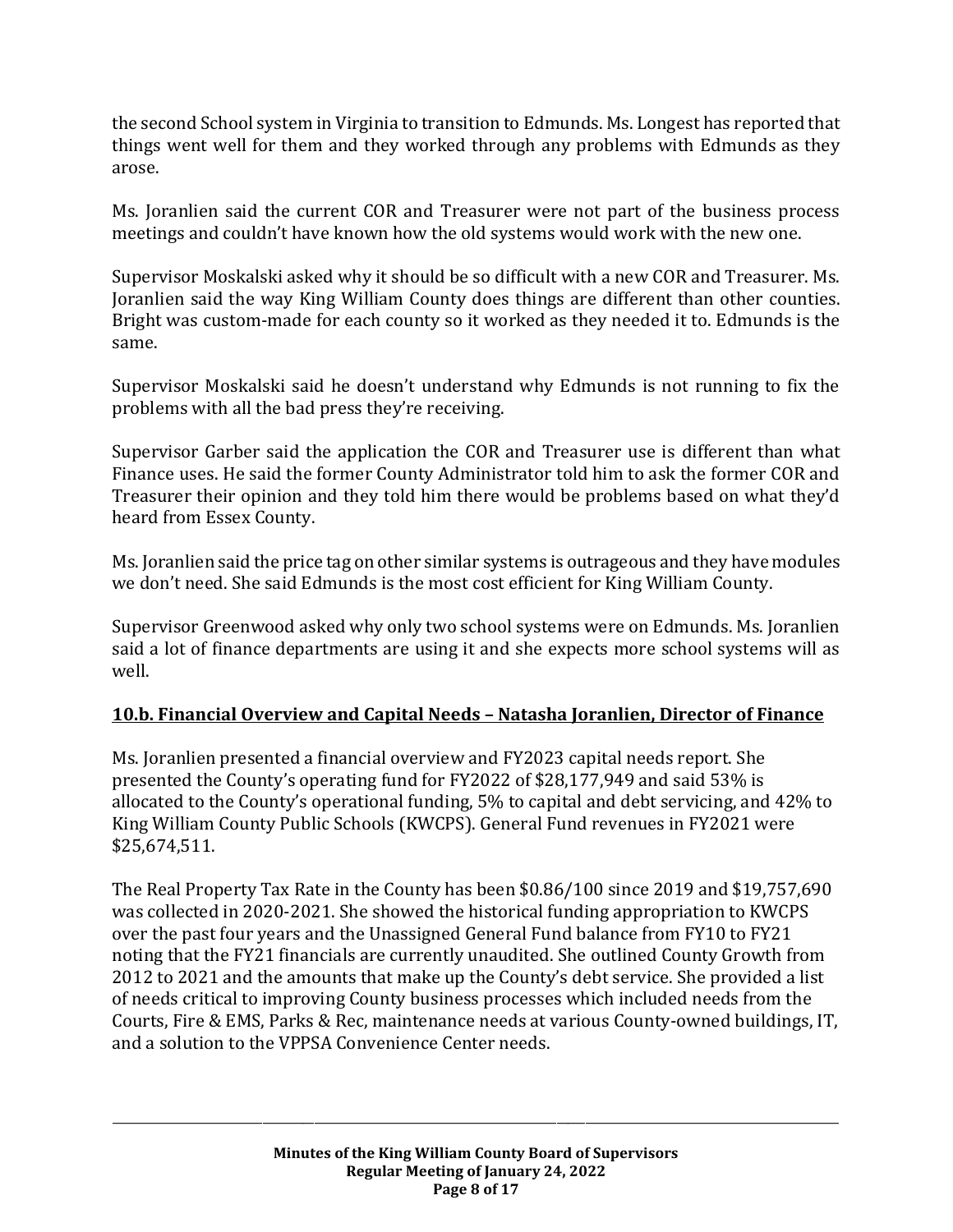Chairman Moren asked how the Unassigned Fund grows. Ms. Joranlien said it increases based on revenues exceeding expenditures each year and noted it fluctuates based on these criteria as well.

Supervisor Garber asked if there were price estimates on any of the outlined needs. Ms. Joranlien said not yet – that will be part of budget presentations.

Vice Chair Hodges asked what the Courthouse battery replacement was. Fire Chief, Stacy Reaves, said it was for the 911 radio system.

## **10.c. Authorizing the County Attorney to Petition the Court for a Special Election – Steve Hudgins, Deputy County Administrator**

Mr. Hudgins said the Board needed to pass a motion authorizing the County Attorney to petition the Court for a Special Election to be held November 8, 2022 to replace the Clerk of the Circuit Clerk, Patricia Norman, who is retiring effective January 31st. The Judge has already entered an order appointing Tina Glazebrook as Interim Clerk.

The School Board has also petitioned the Court for their needed Special Election on that day.

Supervisor Garber made a motion to authorize the County Attorney to petition the Court for a Special Election to be held November 8, 2022 to replace the Clerk of the Circuit Clerk. Supervisor Moskalski seconded the motion. The Chairman called for any discussion. The members were polled:

| Supervisor, 3rd District: Stephen K. Greenwood           | Aye |
|----------------------------------------------------------|-----|
| Supervisor, 1st District: William L. Hodges - Vice Chair | Aye |
| Supervisor, 4th District: C. Stewart Garber, Jr.         | Aye |
| Supervisor, 2nd District: Travis J. Moskalski            | Aye |
| Supervisor, 5th District: Edwin H. Moren, Jr. - Chairman | Aye |

## **10.d. Marijuana Retail Referendum – Steve Hudgins, Deputy County Administrator**

Mr. Hudgins said details had recently changed on this issue due to the General Assembly deciding to reconsider the matter.

Any prohibition of retail marijuana sales in the County had to be on this November's General Election ballot. Deciding to place the matter on the ballot had to be done by August. If the County takes no action, retail sales will be allowed and the County can't bring the issue forth again. If it's placed on the ballot and is voted down, the County can bring the issue forth again in the future.

Chairman Moren said he'd like to see the potential revenue, potential ramifications, and what other counties choose to do as well as what the General Assembly decides.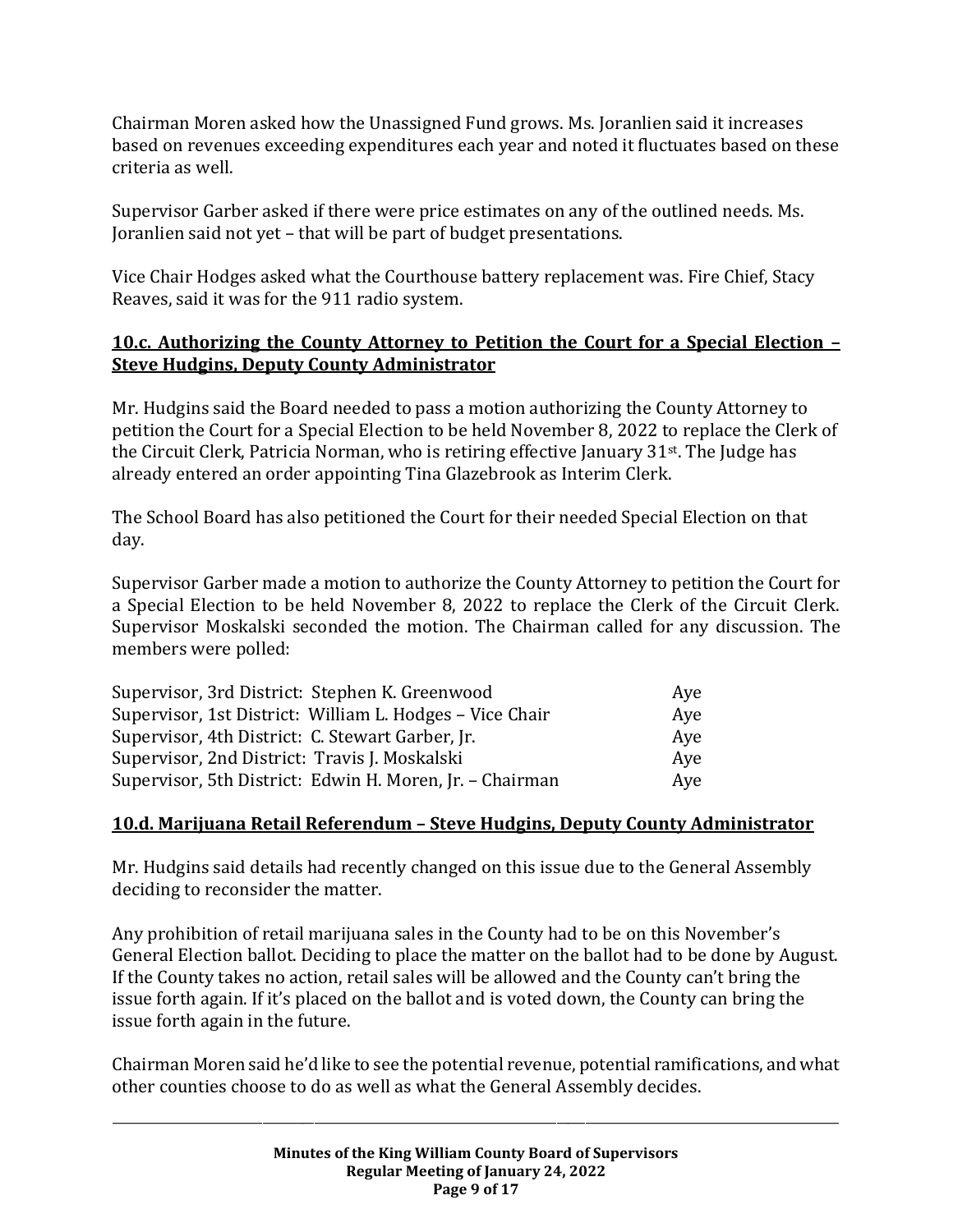Vice Chair Hodges said it should be left up to the people to vote.

Supervisor Moskalski said he'd like more information presented at a future Work Session after budget season has passed.

August 18<sup>th</sup> is the deadline to put a referendum on the ballot.

## **Agenda Item 11. ADMINISTRATIVE MATTERS FROM COUNTY ADMINISTRATOR**

## **11.a. Administration Report – Percy C. Ashcraft, County Administrator**

Mr. Ashcraft provided the Board an updated copy of his report (Attachment A). The first Redistricting Advisory Committee meeting was canceled due to weather and has been rescheduled for Thursday, January 27<sup>th</sup>, at 1:00pm. The meeting will be held in-person in the Board Room and live-streamed via Zoom.

The County is developing an Acceptable Use Policy – guidelines for staff use of internet and County-issued equipment such as laptops, computers, cell phones, and tablets. It will be brought to the February 14th Work Session for the Board's input. Chairman Moren said we need to protect ourselves from ransomware attacks. Supervisor Garber asked if there would be disciplinary action for violating the Policy. Mr. Ashcraft said yes, for habitual offenders, but leniency will be given as staff learns and implements the Policy.

Mr. Ashcraft said the lease on the Virginia State Police tower site has finally been signed by the Attorney General's office. This means the Motorola upgrade project can move forward towards a projected completion date this summer.

Chairman Moren spoke regarding the Broadband kickoff meeting which took place today via Zoom. Mr. Moren, Mr. Ashcraft, and Mr. Hudgins participated in the meeting with All Points Broadband (APB) and the Virginia Department of Housing and Community Development (DHCD). This is the beginning of the contract process. Mr. Hudgins said APB has templates which will help guide us in the process. Chairman Moren said the County has ninety days to finalize the contract. Supervisor Moskalski asked if there were any clarification on the map dot points from the Board's last meeting. Mr. Hudgins said they are related to RDOF and we are still waiting for clarification from APB. Chairman Moren, Mr. Ashcraft, and Mr. Hudgins also have a meeting scheduled this Friday with Breezeline (formerly Atlantic Broadband) to learn more about their RDOF contract in the County.

Mr. Ashcraft shared that Nita McInteer, Human Resources Manager, has done a good job implementing Energov, software that will help with recruitment for new and vacated positions in the County.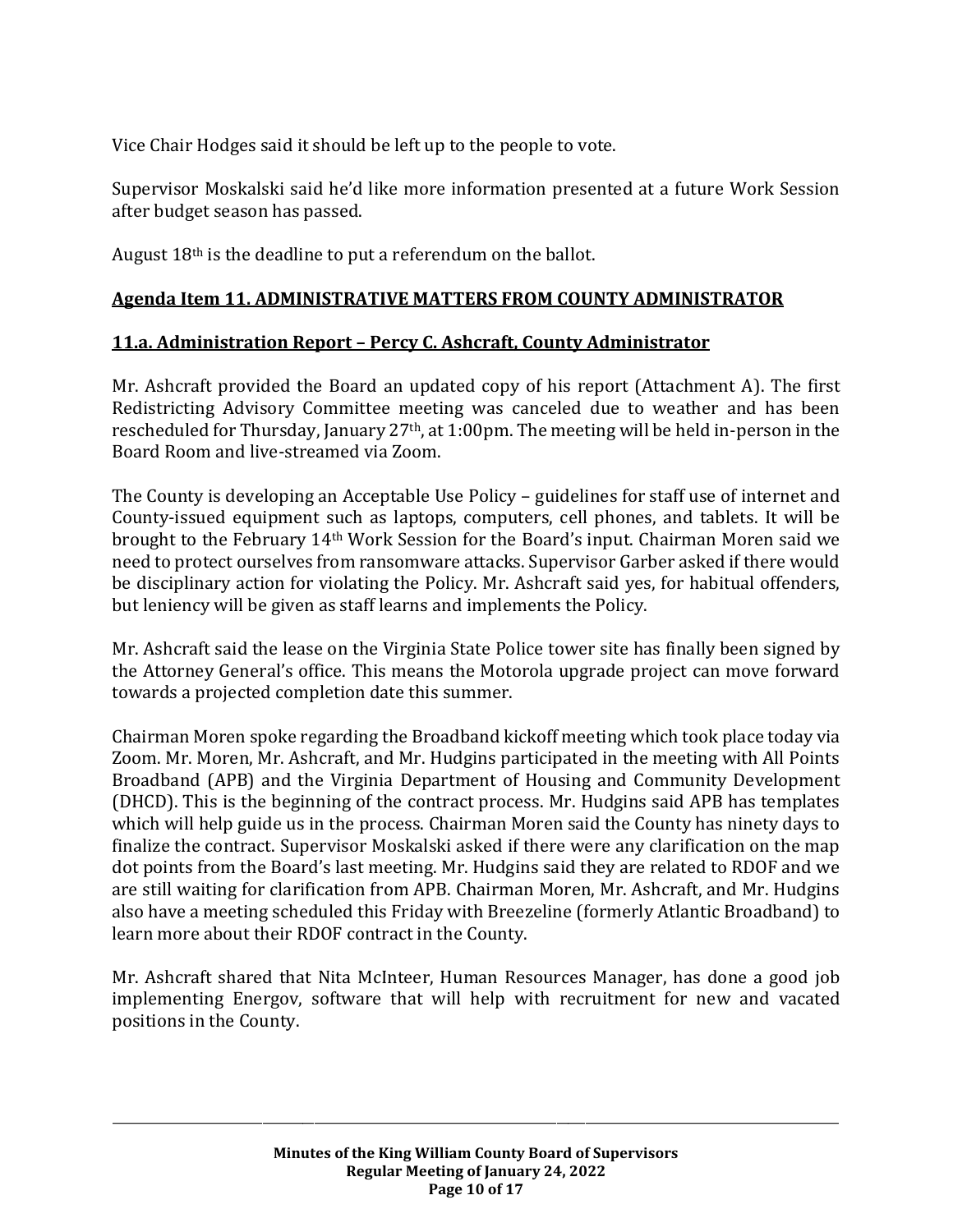\$1,500 has been raised for the Regional Animal Shelter as part of the Betty White Challenge. The RAS also received an unexpected grant of \$1,000 from the Community Foundation for a Greater Richmond.

Mr. Ashcraft said COVID cases in the County are gradually coming down. County staff continues to mask when dealing with the public. Chairman Moren asked when we can relax masking. Mr. Ashcraft said when the County is out of the high impact transmission status, we may be able to relax masking. Chairman Moren said today was the first day for schools to make masking optional. Mr. Ashcraft said Dr. White said he thinks things went as well as can be expected. Students are still required to mask while on school buses.

Supervisor Greenwood said the Planning Commission's Bylaw Committee meeting had been rescheduled to January 27th at 7:00pm in the Board Room.

Supervisor Moskalski mentioned the passing of Resolution 22-09 on the Consent Agenda honoring Reverend Wilbert D. Talley on his 50th anniversary with Third Union Baptist Church. He said Rev. Talley is well known and respected in the County and is a good man. Mr. Ashcraft said he found it exceptional that Third Union has only had six pastors during their 153-year history.

## **Agenda Item 12. BOARD OF SUPERVISORS' COMMENTS**

Supervisor Garber congratulated the KWHS football champions again and said he is happy for them. He noted that May  $1<sup>st</sup>$  is the deadline to complete the Application for a High Mileage Discount (available through the Commissioner of the Revenue's office). He thanked people for coming and urged people to be careful as COVID is still out there.

Supervisor Greenwood thanked people for coming and congratulated the KWHS football team, coaches, and cheerleaders. He thanked County staff for organizing the meeting and said he hopes issues can be resolved so that we get a good Land Book.

Supervisor Moskalski clarified that he is not upset with any members of staff over the issues with Edmunds – he is upset with Edmunds. He mentioned Mrs. Etta Hill who passed away a few weeks ago and said she was a Nurse Practitioner with TPMG West Point for many years and was the mother of KWHS Coach Howard Hill. He said he was sad Mrs. Hill was gone and she will be missed. He congratulated the football team again and said he was a freshman on the team when they won in 2000. He said he and his family had been involved in a serious car accident recently and all were well. He thanked people for their concern and for checking on them. He noted that this past December marked ten years of service for him on the Board and he is grateful for the opportunity to serve.

Vice Chair Hodges wondered where those on the KWHS championship team were headed next – some to college and probably some to the NFL.He said his sister was out of the hospital and continues to get over COVID. He urged people to get vaccinated. He thanked everyone for coming and said he thought it was going to be a tough budget year.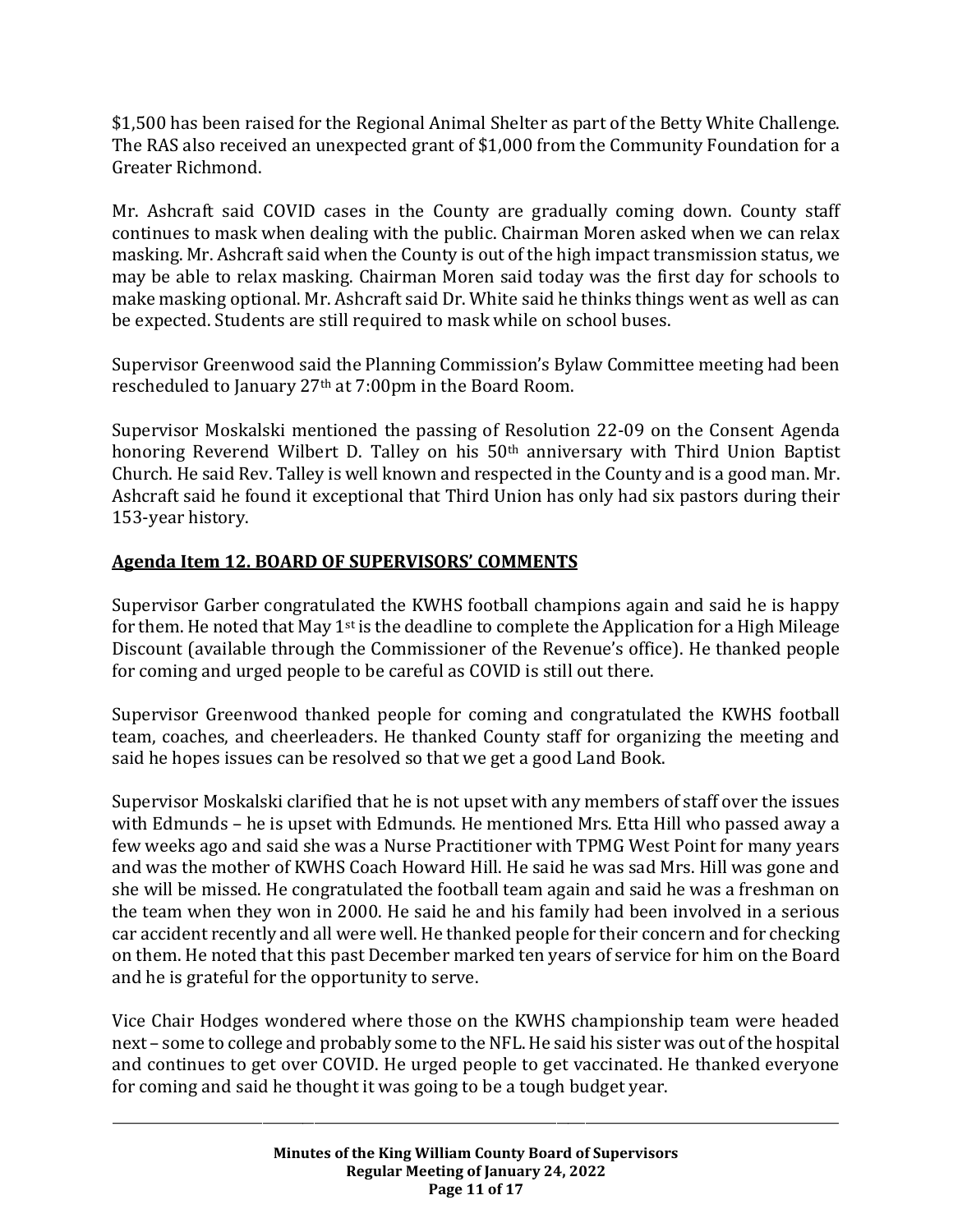Chairman Moren congratulated Patricia Norman on her years of service as the Clerk of the Circuit Court and thanked her for her dedicated service to the County. He said Ms. Norman asked not be formally recognized by the Board.

As he was not needed for the Closed Meeting discussions, Mr. McRoberts left the meeting at this time.

## **Agenda Item 13. CLOSED MEETING**

## **13.a. Motion to Convene Closed Meeting**

Supervisor Moskalski made a motion to convene in Closed Meeting in accordance with Section 2.2-3711 (A)(1) of the Code of Virginia to consider a personnel matter involving the appointment of individuals to Boards and Commissions and to consider salaries of specific public employees. Supervisor Greenwood seconded the motion. The Chairman called for any discussion. The members were polled:

| Supervisor, 1st District: William L. Hodges - Vice Chair | Aye |
|----------------------------------------------------------|-----|
| Supervisor, 4th District: C. Stewart Garber, Jr.         | Aye |
| Supervisor, 2nd District: Travis J. Moskalski            | Ave |
| Supervisor, 3rd District: Stephen K. Greenwood           | Ave |
| Supervisor, 5th District: Edwin H. Moren, Jr. - Chairman | Aye |

## **13.b. Motion to Reconvene in Open Session**

Supervisor Moskalski made a motion to reconvene in Open Session. Supervisor Greenwood seconded the motion. The Chairman called for any discussion. The members were polled:

| Supervisor, 4th District: C. Stewart Garber, Jr.         | Aye |
|----------------------------------------------------------|-----|
| Supervisor, 2nd District: Travis J. Moskalski            | Aye |
| Supervisor, 3rd District: Stephen K. Greenwood           | Aye |
| Supervisor, 1st District: William L. Hodges - Vice Chair | Aye |
| Supervisor, 5th District: Edwin H. Moren, Jr. - Chairman | Aye |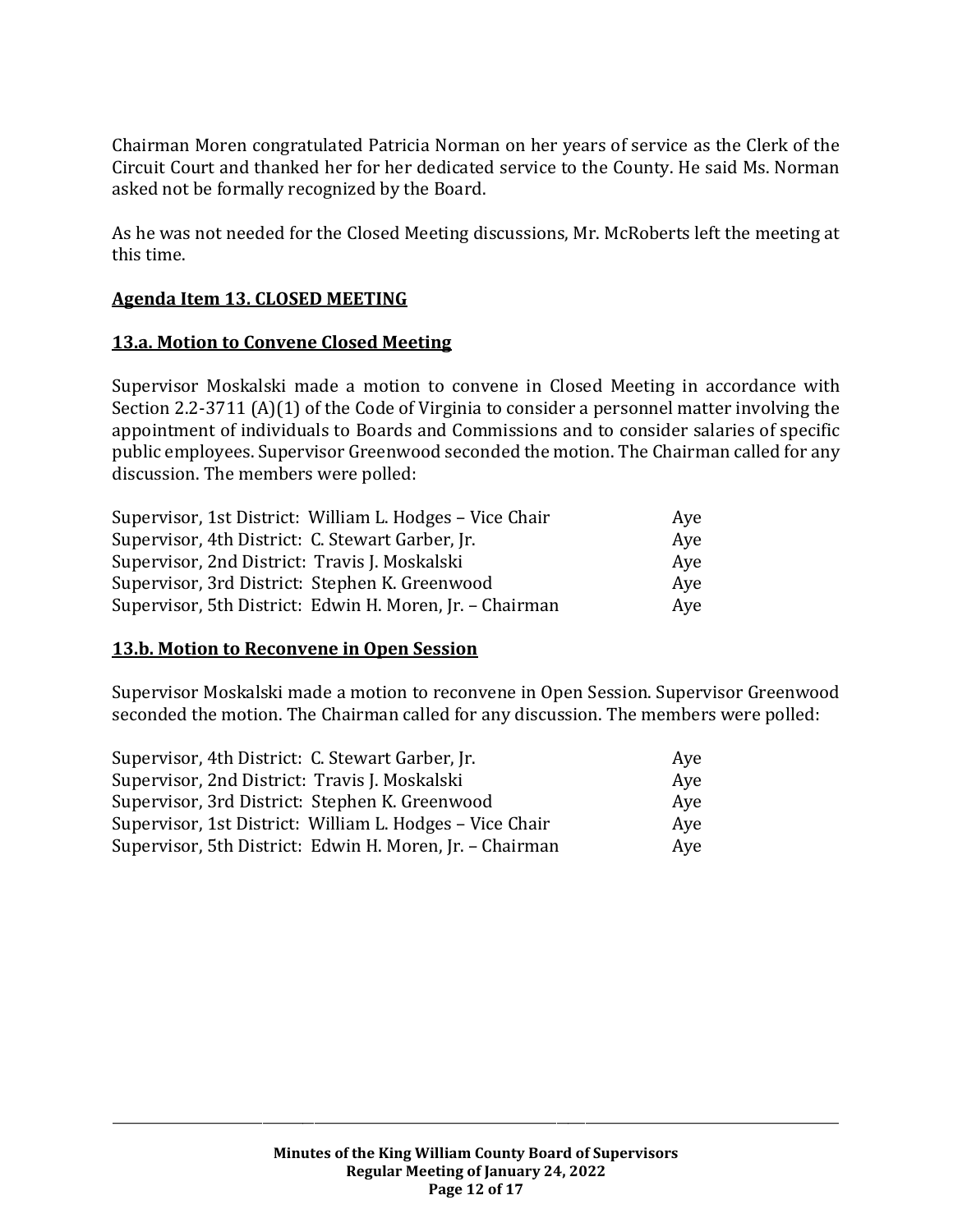## **13.c. Certification of Closed Meeting**

Supervisor Moskalski moved for adoption of Standing Resolution 1 (SR-1) in accordance with Section 2.2-3712 (D) of the Code of Virginia, 1950, as amended; the motion was seconded by Supervisor Greenwood. The Chairman called for any discussion. The members were polled:

| Supervisor, 2nd District: Travis J. Moskalski            | Aye |
|----------------------------------------------------------|-----|
| Supervisor, 3rd District: Stephen K. Greenwood           | Aye |
| Supervisor, 1st District: William L. Hodges - Vice Chair | Ave |
| Supervisor, 4th District: C. Stewart Garber, Jr.         | Aye |
| Supervisor, 5th District: Edwin H. Moren, Jr. - Chairman | Aye |

#### **STANDING RESOLUTION – 1 (SR-1) A RESOLUTION TO CERTIFY COMPLIANCE WITH THE FREEDOM OF INFORMATION ACT REGARDING MEETING IN CLOSED MEETING**

**WHEREAS,** the King William County Board of Supervisors has convened a closed meeting on this date pursuant to an affirmative recorded vote, and in accordance with the provisions of the Virginia Freedom of Information Act; and,

**WHEREAS,** Section 2.2-3712 (D) of the Code of Virginia requires a certification by the King William County Board of Supervisors that such closed meeting was conducted in conformity with Virginia law,

**NOW, THEREFORE, BE IT RESOLVED** that the King William County Board of Supervisors on this 24th day of January, 2022, hereby certifies that, to the best of each member's knowledge:

- 1. Only public business matters lawfully exempted from open meeting requirements under the Freedom of Information Act were heard, discussed, or considered in the closed meeting to which this certification resolution applies, by the King William County Board of Supervisors.
- 2. Only such public business matters as were identified in the motion convening the closed meeting were heard, discussed, or considered by the King William County Board of Supervisors.

**DONE** this the 24th day of January, 2022.

## **13.d. Action on Closed Meeting (if necessary)**

No action was taken as a result of the Closed Meeting.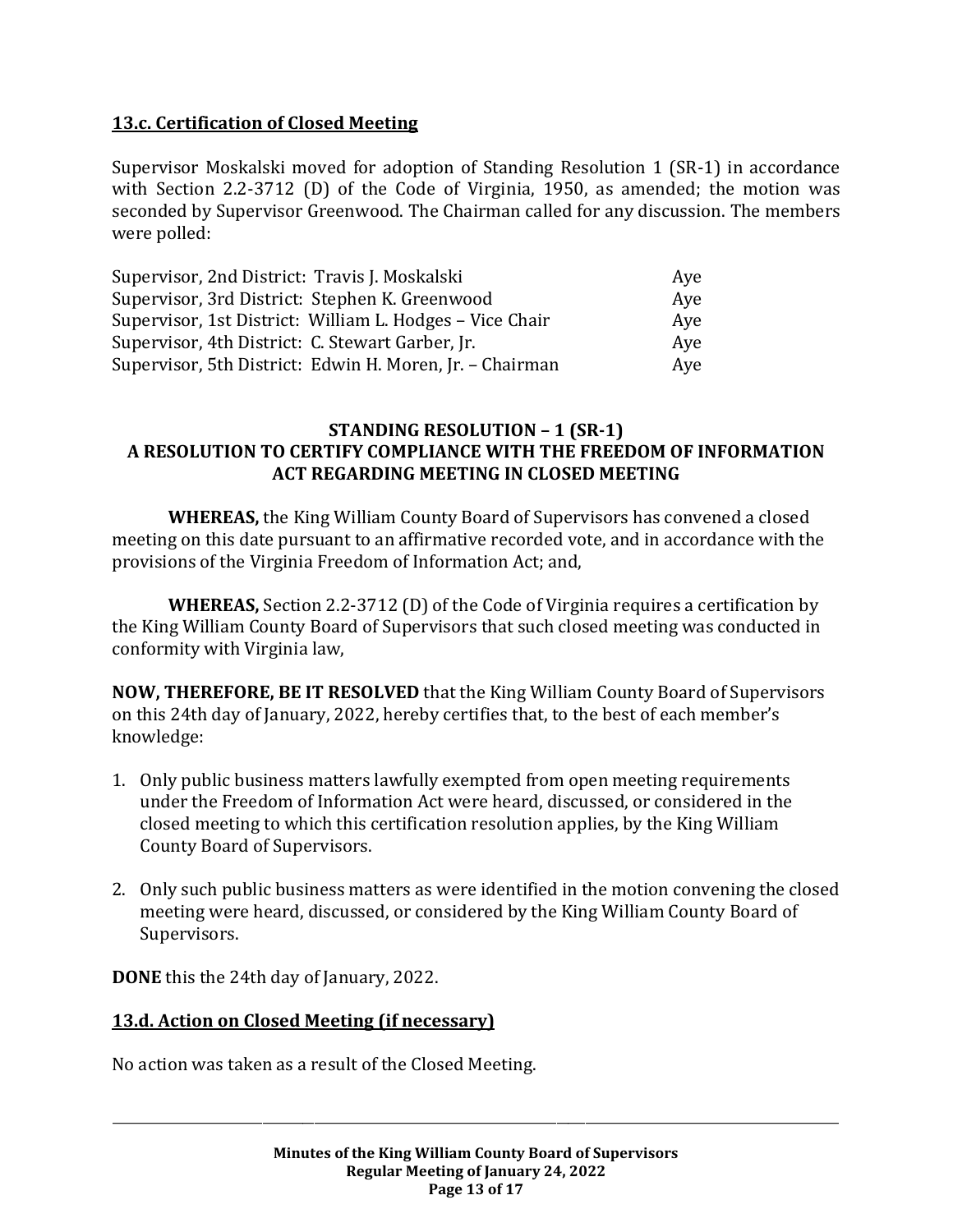## **Agenda Item 14. APPOINTMENTS**

#### **14.a. Resolution 22-07R-2**

Vice Chair Hodges made a motion to approve Resolution 22-07R-2 appointing citizens to the Redistricting Advisory Committee. Supervisor Garber seconded the motion. The Chairman called for any discussion. The members were polled:

| Supervisor, 3rd District: Stephen K. Greenwood           | Aye |
|----------------------------------------------------------|-----|
| Supervisor, 1st District: William L. Hodges - Vice Chair | Aye |
| Supervisor, 4th District: C. Stewart Garber, Jr.         | Aye |
| Supervisor, 2nd District: Travis J. Moskalski            | Ave |
| Supervisor, 5th District: Edwin H. Moren, Jr. - Chairman | Aye |

#### **RESOLUTION 22-07R-2 APPOINTMENTS TO THE KING WILLIAM COUNTY REDISTRICTING ADVISORY COMMITTEE**

**WHEREAS,** the Board of Supervisors established a King William County Redistricting Advisory Committee via Resolution 21-80R on October 25, 2021 to advise the Board regarding the required redistricting of the year 2021; and

**WHEREAS,** the Board of Supervisors now desires to make appointments to the Redistricting Advisory Committee of one citizen from each of the County's five election districts;

**NOW, THEREFORE, BE IT RESOLVED** by the Board of Supervisors of King William County, Virginia that the following individuals are appointed to the Redistricting Advisory Committee for a term which shall end at the adoption of the new election district map.

| 1 <sup>st</sup> District Rev. William Palmer            |
|---------------------------------------------------------|
| 2 <sup>nd</sup> District Mr. Eugene L. Campbell, Jr.    |
| 3rd District Mr. Steve Adams                            |
| 4 <sup>th</sup> District Mr. D. Straughan Robinson, III |
| 5 <sup>th</sup> District Mrs. Jeanette Wagner           |

**DONE** this 24th day of January, 2022.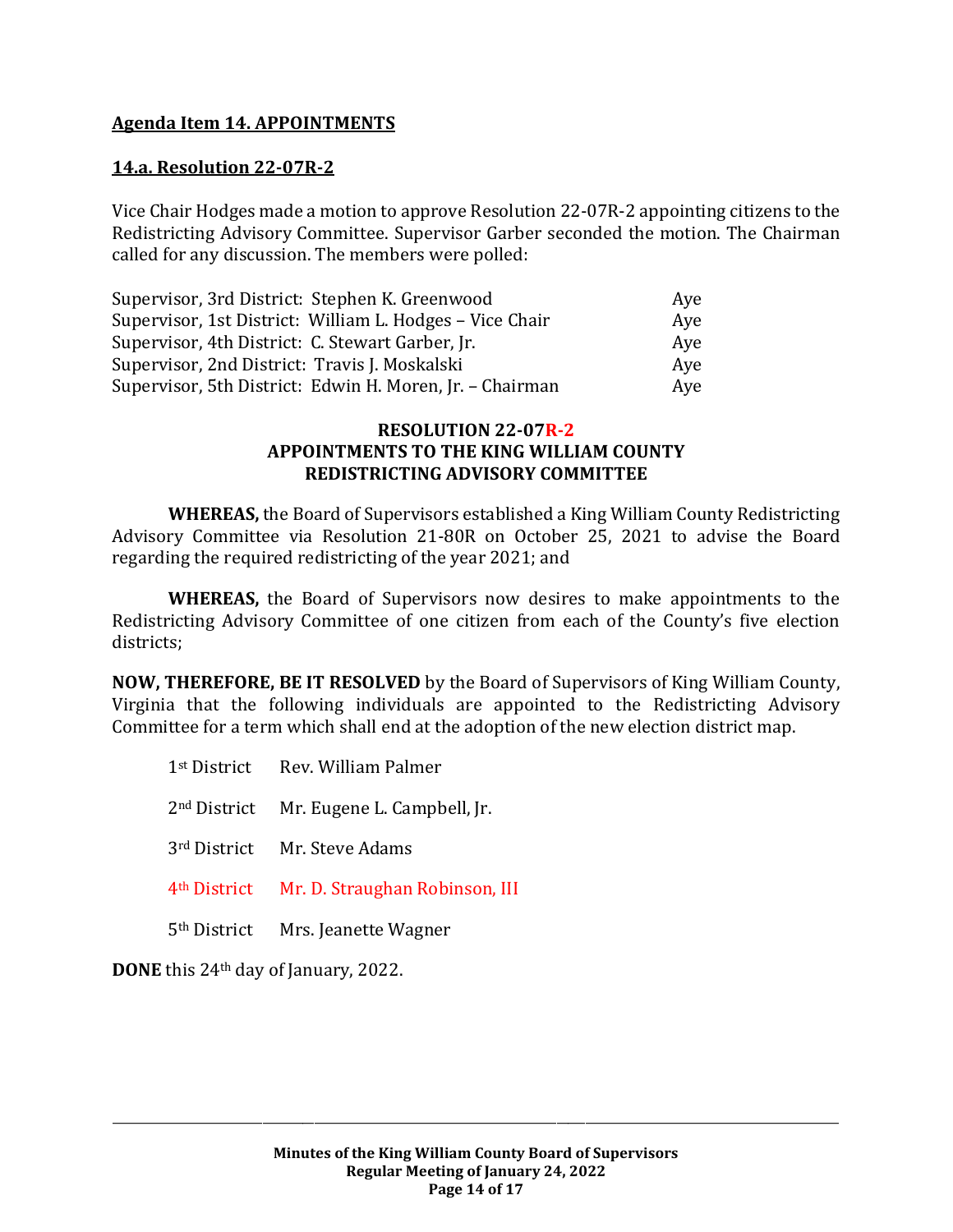## **Agenda Item 15. ADJOURN OR RECESS**

Supervisor Greenwood made a motion to adjourn the meeting; seconded by Supervisor Moskalski. The Chairman called for any discussion. The members were polled:

| Supervisor, 1st District: William L. Hodges - Vice Chair | Aye |
|----------------------------------------------------------|-----|
| Supervisor, 4th District: C. Stewart Garber, Jr.         | Aye |
| Supervisor, 2nd District: Travis J. Moskalski            | Aye |
| Supervisor, 3rd District: Stephen K. Greenwood           | Ave |
| Supervisor, 5th District: Edwin H. Moren, Jr. - Chairman | Aye |

COPY TESTE:

Edwin H. Moren, Jr., Vice Chair Christine H. Branch

Board of Supervisors Deputy Clerk to the Board of Supervisors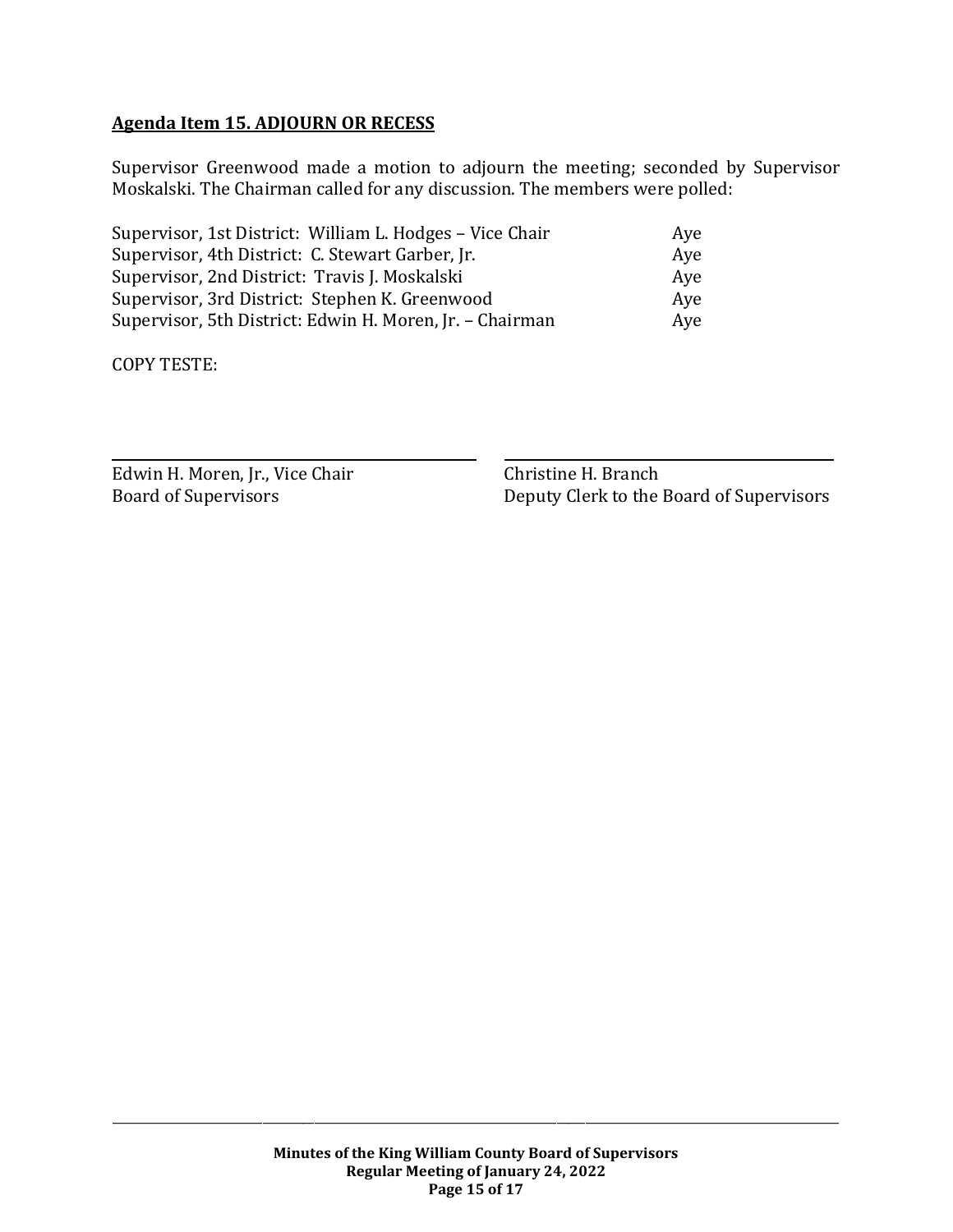## **ATTACHMENT A**



# County Administrator's Report *January 24, 2022 Meeting of the Board of Supervisors*

# **Meetings & Special Dates**

## **January**

- 1. West Point Town Council Meeting January 25, 6:30 p.m.; Town Hall Chambers.
- 2. Board of Zoning Appeals Meeting January 26, 7 p.m.; Board Room.
- 3. Redistricting Advisory Committee Meeting January 27, 1:00 p.m.; Board Room
- 4. RAFT Resilience Action Workshop January 28.
- 5. Board of Supervisors Budget Work Session January 31, 7 p.m.; Board Room.

## **February**

- 1. Planning Commission Meeting February 1, 7 p.m.; Board Room.
- 2. Recreation Commission Meeting February 3, 7 p.m.; Community Center
- 3. Social Services Board Meeting February 7, 5 p.m.; Social Services Community Room.
- 4. Economic Development Authority Meeting February 9, 7 p.m.; Board Room.
- 5. Board of Supervisors Joint Work Session w/Planning Comm. & EDA February 14, 7 p.m.; Board Room.

# **Notes & Updates**

- 1. Personnel
	- a. William Morey promoted to Assistant Fire Chief.
	- b. Savannah Liverman hired as certified Fire/Medic.
	- c. Teresa Jones hired as Assistant II in Social Services.
	- d. Anthony Swinson resigned as Building Official.
	- e. Asia Velazquez hired as Benefit Program Specialist in Social Services. Will become Family Services Specialist as of February 1<sup>st</sup>.
	- f. Robert Outlaw hired as Benefit Program Specialist I in Social Services (2/7).
	- g. Fernanda Orrantia-Lopez hired as Benefit Program Specialist II in Social Services (2/7).
- 2. Congressman Rob Wittman expected to remain in First District after redistricting maps were developed.
- 3. The unemployment rate in King William County in November was 2.4 percent.
- 4. Staff is currently developing an Acceptable Use Policy for phones and other devices.
- 5. Renovation of the Conference Room area is complete. Temporary chairs will be placed in the room from other offices until new ones arrive that have been purchased.